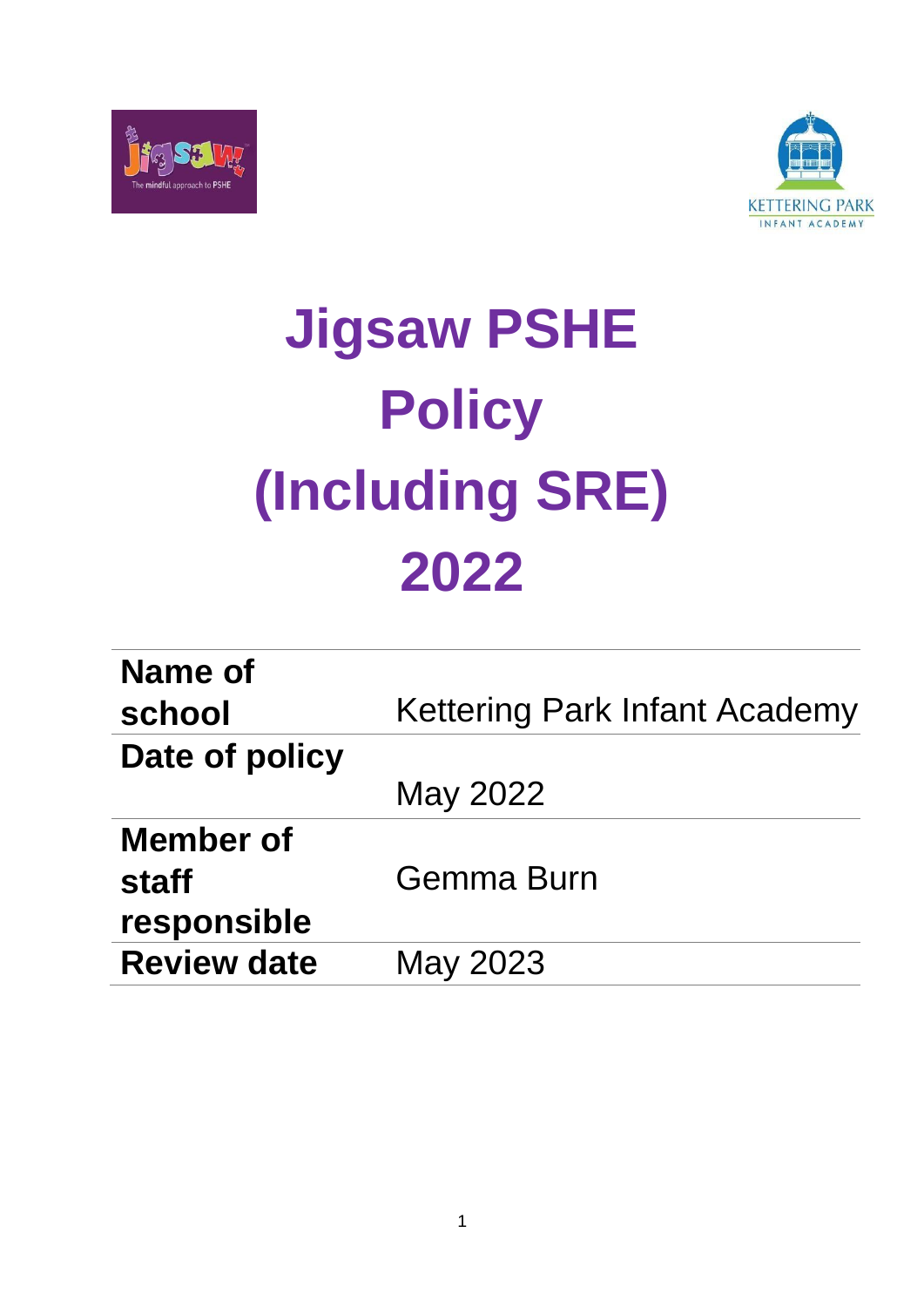## **Curriculum Intent**

The intent of our PSHE curriculum is to deliver a curriculum which is accessible to all and that will maximise the outcomes for every child so that they know more, remember more and understand more. As a result of this they will become healthy, independent and responsible members of a society who understand how they are developing personally and socially, and give them confidence to tackle many of the moral, social and cultural issues that are part of growing up.

### **Introduction**

At Kettering Park Infant Academy we are concerned about the welfare and safety of all its pupils and seek to create a positive learning environment where pupils feel secure, valued, listened to, and have a sense of belonging. We are committed to the development of children's social and emotional skills, children's self-esteem and their health and well-being. We are committed to developing the

children's responsibilities towards themselves, others in school and the local and global community. PSHE (National Curriculum) and PSED (Early Years Foundation Stage Curriculum) are recognised as an important aspect of our school curriculum; where teaching and learning focuses on the development of these skills, responsibilities and develops the knowledge and understanding to make informed choices. This is taught through the Jigsaw programme of work.

## **The Jigsaw programme**

We are aware that all schools must provide a curriculum that is broadly based, balanced and meets the needs of all pupils. Under section 78 of the Education Act 2002 and the Academies Act 2010, a PSHE curriculum should:

- Promote the spiritual, moral, cultural, mental and physical development of pupils at the school and of society, and
- Prepare pupils at the school for the opportunities, responsibilities and experiences of later life.

The Jigsaw Programme meets all the outcomes in the PSHE Association Programmes of Study, 2017.

#### **Jigsaw Content**

Jigsaw covers all areas of PSHE for the primary phase, as the table below shows:

| Term             | <b>Puzzle name</b>                   | Conten                                                                                                             |
|------------------|--------------------------------------|--------------------------------------------------------------------------------------------------------------------|
| <b>Autumn 1:</b> | Being Me in<br>My World              | Includes understanding my place in the class, school and<br>global community as well as devising Learning Charters |
| Autumn 2:        | Celebratin<br>g<br><b>Difference</b> | Includes anti-bullying (cyber and homophobic bullying<br>included) and diversity work                              |
| Spring 1:        | Dreams and<br>Goals                  | Includes goal-setting, aspirations, working together to<br>design and organise fund-raising events                 |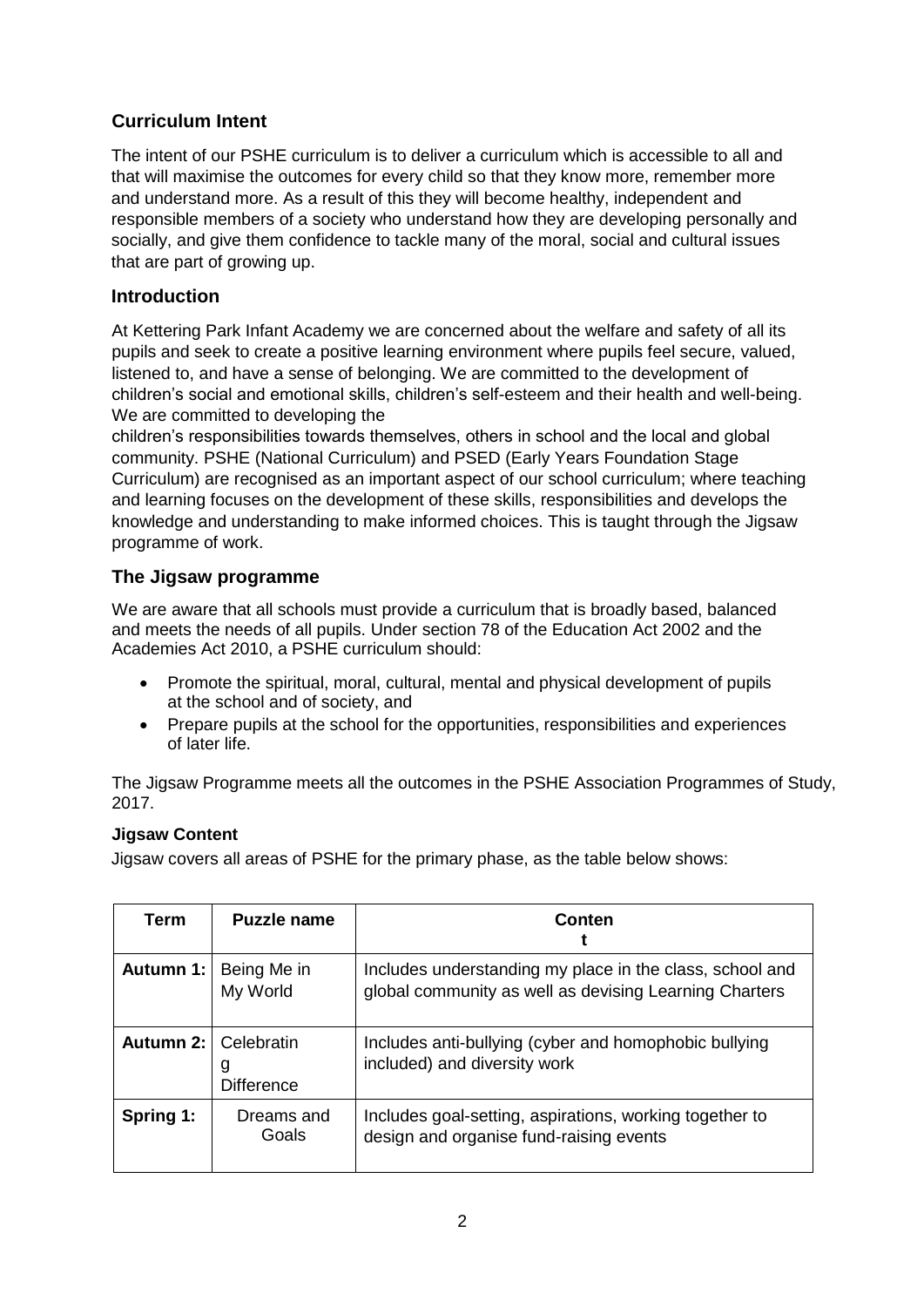| Spring 2: | <b>Healthy Me</b>              | Includes drugs and alcohol education, self-<br>esteem and confidence as well as healthy lifestyle<br>choices                                    |
|-----------|--------------------------------|-------------------------------------------------------------------------------------------------------------------------------------------------|
|           | <b>Summer 1:</b> Relationships | Includes understanding friendship, family and other<br>relationships, conflict resolution and communication<br>skills in Relationship Education |
|           | <b>Summer 2:</b> Changing Me   | Includes Relationships and Sex Education in the<br>context of looking at change                                                                 |

Each Jigsaw puzzle piece is introduced with an assembly.

#### **Aim of the PSHE policy**

To provide pupils with the knowledge, understanding, attitudes, values and skills they need in order to reach their potential as individuals and within the community.

Pupils are encouraged to take part in a wide range of activities and experiences across and beyond the curriculum, contributing fully to the life of their school and communities.

In doing so they learn to recognise their own worth, work well with others and become increasingly responsible for their own learning. They reflect on their experiences and understand how they are developing personally and socially, tackling many of the spiritual, moral, social and cultural issues that are part of growing up.

They learn to understand and respect our common humanity; diversity and differences so that they can go on to form the effective, fulfilling relationships that are an essential part of life and learning.

#### **Objectives/Pupil learning intentions:**

Jigsaw PSHE will support the development of the skills, attitudes, values and behaviour, which enable pupils to:

- Have a sense of purpose
- Value self and others
- Form relationships
- Make and act on informed decisions
- Communicate effectively
- Work with others
- Respond to challenge
- Be an active partner in their own learning
- Be active citizens within the local community
- Explore issues related to living in a democratic society
- Become healthy and fulfilled individuals

PSHE and PSED are linked with a variety of initiatives and policies in place at Kettering Park Infant Academy.

• We remain committed to giving our children the best information we can, regarding healthy lifestyles, so that they are able to make informed choices for themselves.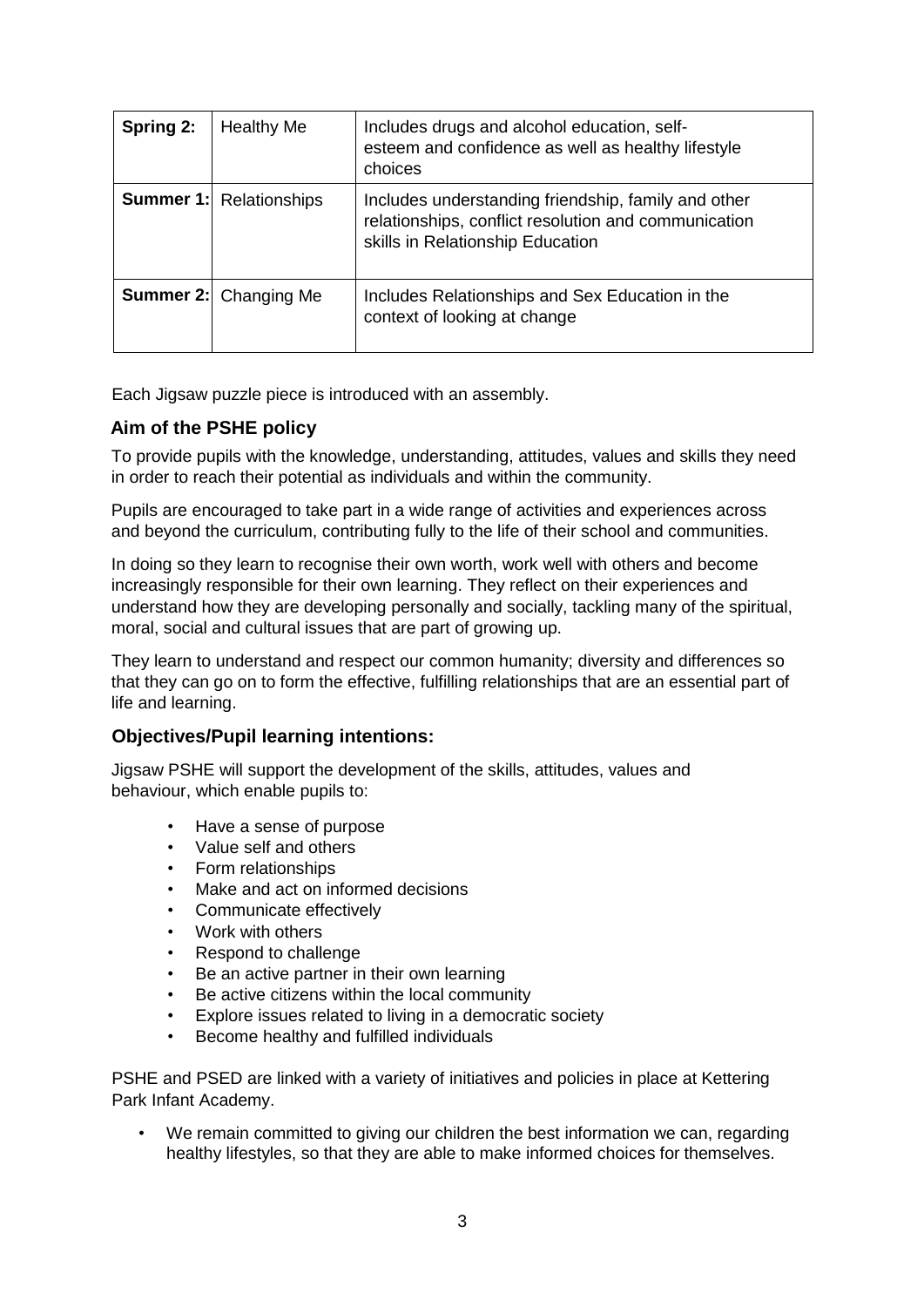- We make time to encourage our pupils to develop their thinking skills through questioning and debating issues that might arise in their own lives and those of others. We believe that children, who are given the opportunity to share their ideas and opinions within the safe environment of the classroom, are children who will ultimately grow in confidence, enabling them to make better decisions for themselves both inside and outside of school.
- The school has a School Council with two representative members from each class in EYFS and KS1. The Council meets regularly to discuss the views of pupils and to make decisions which contribute to improvements to our school and the wider local community.
- Each year we support Children's mental health Week and anti bullying week during which we do activities supporting mental health, healthy eating and the children's wellbeing. We also promote how to be a good friend, the qualities of good friends as well as bullying and how to make up when we fall out with our friends.

We are aware as a school of the impact of school closures on the children and implemented extra PSHE lessons during this time focussing on kindness and how the Coronavirus has had an impact on our lives. This follows the PIXL scheme. We have also put in place extracurricular opportunities for the children such as choir, gymnastics and a reading club.

#### **Relationships and Sex Education**

As of Summer 2021 Relationships and Health Education at primary has become statutory. The DfE guidance on Relationships, Health and Sex Education for governing bodies can be seen [here.](https://assets.publishing.service.gov.uk/government/uploads/system/uploads/attachment_data/file/805781/Relationships_Education__Relationships_and_Sex_Education__RSE__and_Health_Education.pdf)

We are confident that the Jigsaw Programme covers all aspects of Relationships, Sex and Health Education (RSHE) within the context of a full PSHE programme in an ageappropriate way.

During the Spring term the trust wrote a policy in conjunction with the schools. During this process we consulted with parents – offering a zoom meeting with any parents who had questions or concerns. The RSE trust policy can be found on our school website (see the link below).

#### [https://ketteringparkinfantacademy.co.uk/northants/primary/pa](https://ketteringparkinfantacademy.co.uk/northants/primary/park-inf/site/pages/ouracademy/policies) [rk-](https://ketteringparkinfantacademy.co.uk/northants/primary/park-inf/site/pages/ouracademy/policies) [inf/site/pages/ouracademy/policies](https://ketteringparkinfantacademy.co.uk/northants/primary/park-inf/site/pages/ouracademy/policies)

This is delivered through the 'Relationships' and 'Changing Me' puzzle pieces which are covered in the summer term.

There are four main aims of teaching RSE:

- To enable children to understand and respect their bodies
- To help children develop positive and healthy relationships appropriate to their age and development
- To support children to have positive self-esteem and body image
- To empower them to be safe and safeguarded.

Each year group will be taught appropriate to their age and developmental stage. At no point will a child be taught something that is inappropriate; and if a question from a child arises and the teacher feels it would be inappropriate to answer, (for example, because of its mature or explicit nature), this information with be shared with you by your child's class teacher. The question will not be answered to the child or class if it is outside the remit of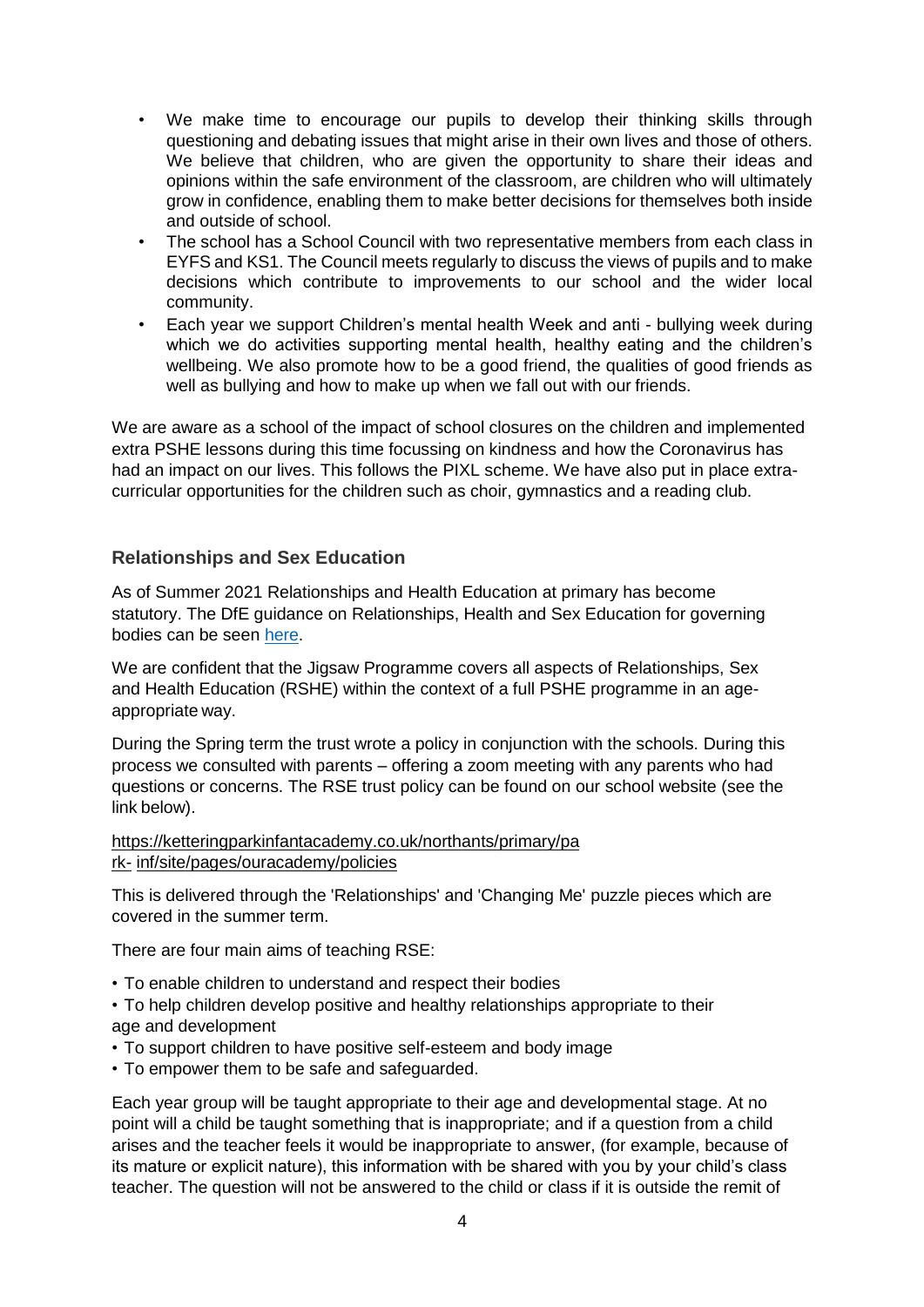that year group's programme.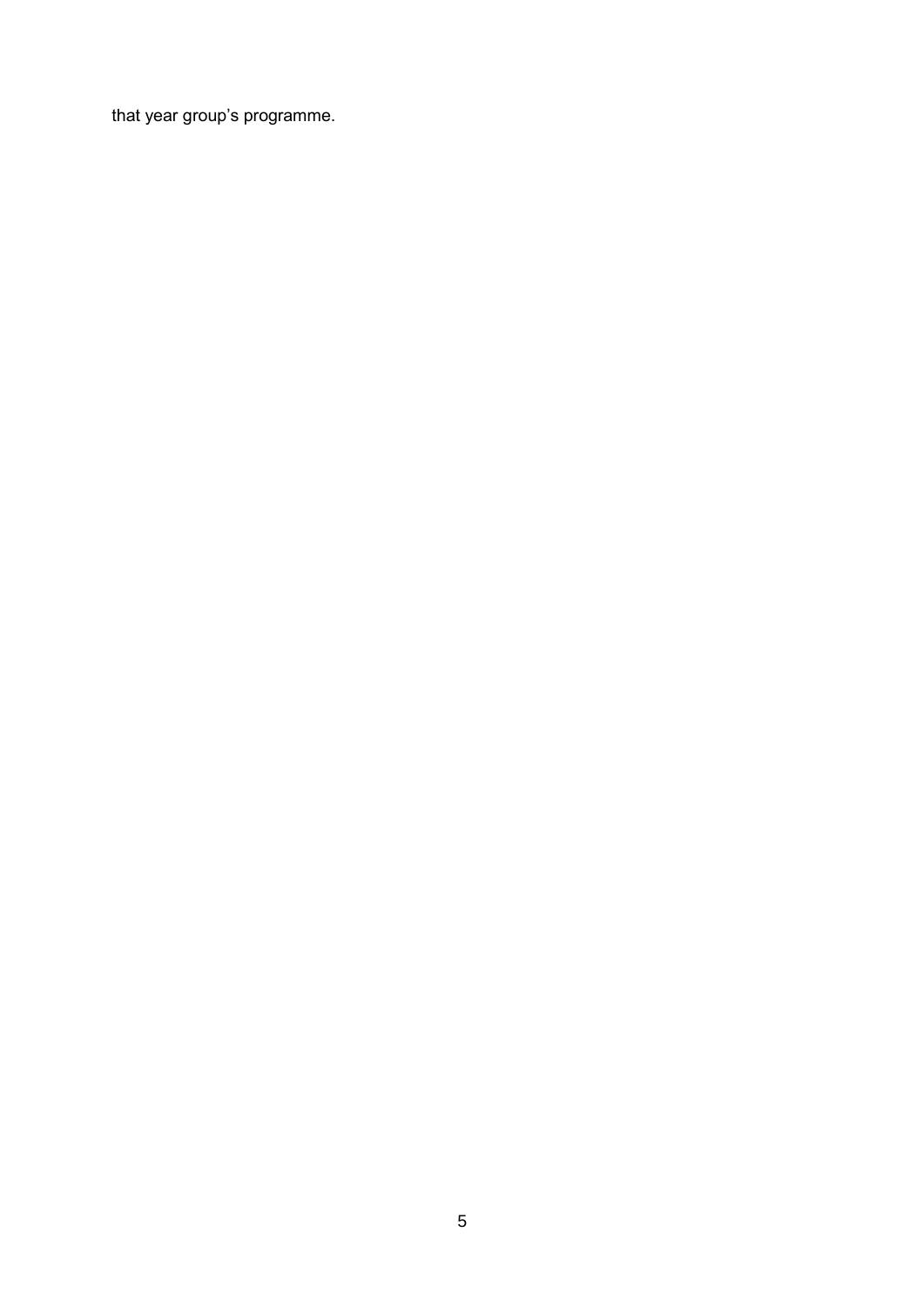Below is a summary of RSE coverage within the Jigsaw scheme for each year group:

• Foundation Stage - Growing up: how we have changed since we were babies

• Year 1 - Boys' and girls' bodies; naming body parts

• Year 2 - Boys' and girls' bodies; body parts and respecting privacy (which parts of the body are private and why this is)

Further information can be found in the **Appendices**.